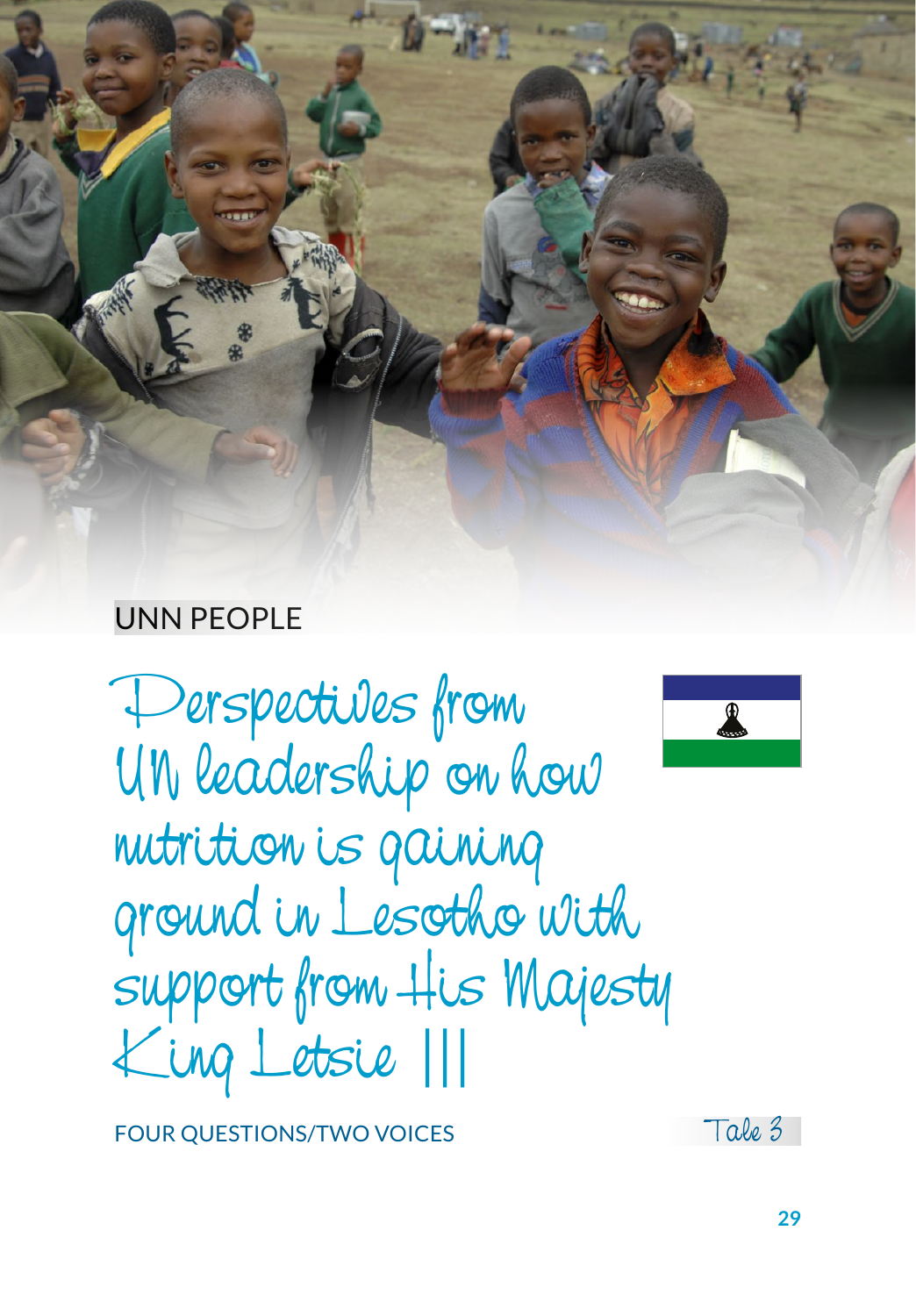

*Salvator Niyonzima, United Nations Resident Coordinator for Lesotho in action, December 2019* UN House/Thabiso Ntoanyane



*Mary Njoroge, WFP Country Director and former UNN Chair standing with recipient of a WFP-supported cash-based transfer programme, October 2019* WFP/Kathleen McCarthy

Experience of malnutrition – undernutrition, micronutrient deficiencies<br>and overweight/obesity – remains persistent, compounding a host of<br>occial and economic challenges <sup>9</sup> To gain a fuller picture of nutrition developmen burden of malnutrition — undernutrition, micronutrient deficiencies and overweight/obesity — remains persistent, compounding a host of social and economic challenges.<sup>9</sup> To gain a fuller picture of nutrition developments in Lesotho, the UN Network Secretariat sought out the perspectives of two prominent UN figures.

Salvator Niyonzima, United Nations Resident Coordinator (UNRC), and Mary Njoroge, World Food Programme (WFP) Country Director and former UN Network (UNN) Chair, are front-line advocates of cross-sectoral nutrition integration. Since 2017, Salvator's role has been to oversee the coordination of all United Nations agencies in the country. Mary has worn two hats. She has overseen the alignment of seven agencies — FAO, UNAIDS, UNFPA, UNICEF, WFP, the World Bank and WHO — which have joined forces on nutrition through the UNN platform, drawing upon hands-on support from the neutral UNN-REACH facilitator. This, in turn, informs her role as WFP Country Director, working closer to the ground. Here are highlights from the two interviews.

<sup>9</sup> Development Initiatives Poverty Research Ltd. 2019. *Global Nutrition Report; Lesotho country profile.* Available at https://globalnutritionreport.org/resources/nutrition-profiles/africa/southern-africa/lesotho/#profile.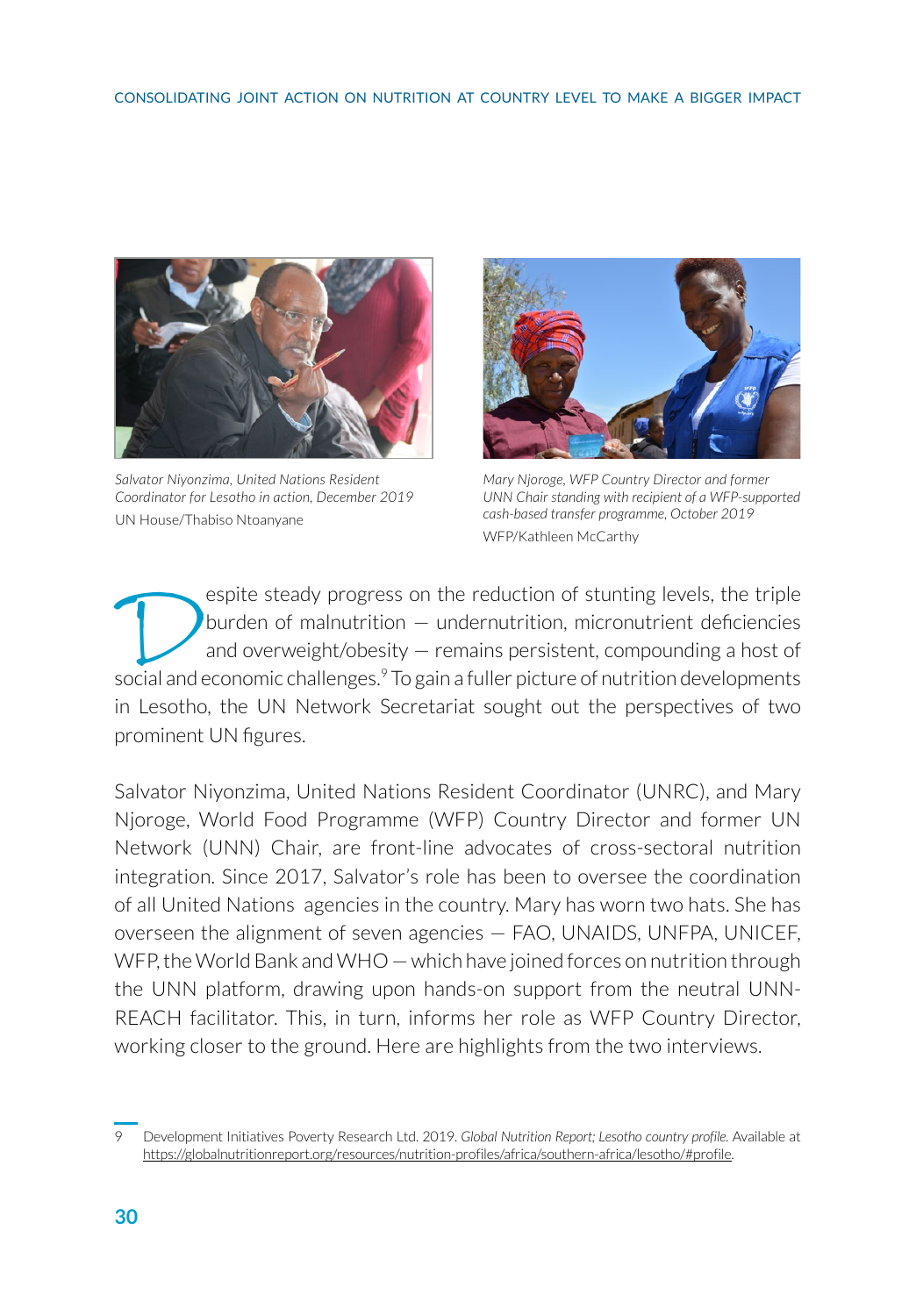# **Question 1:** *How have government-led nutrition actions taken root in Lesotho in the past five years?*

### **Salvator:**

collaborative effort including UN agencies, civil society, academia and the business [community] was based on a strategic analysis that brought together the latest available data. After that, we made sure that every agency collaborative effort including UN agencies, civil society, academia and the business [community] was based on a strategic analysis that brought together the latest available data. After that, we made sure that every divided according to our comparative advantages.

In terms of nutrition, there was a concerted effort building on the humanitarian intervention from 2015–2017, [to address the drought caused by El Nino.] Under the leadership of WFP, and with support from UNN-REACH, we developed in 2018 a Zero Hunger Strategic Review and a roadmap [to chart our progress]. Funding from the Irish government in 2017 [for UNN-REACH] allowed the UN to achieve a number of milestones.

One is improving data and evidence. We also conducted a [Multi-sectoral](https://www.unnetworkforsun.org/sites/default/files/2018-10/MNO Lesotho-Posted.pdf)  [Nutritional Overview](https://www.unnetworkforsun.org/sites/default/files/2018-10/MNO Lesotho-Posted.pdf) [using the UNN tool] to see what was happening at district and community levels. The UNN developed an [inventory](https://www.unnetworkforsun.org/tools/un-nutrition-inventory) that showed us what the various UN agencies are doing – such as UNICEF, FAO, UNFPA, WHO and the World Bank. This allowed us to see areas of duplication and avoid them. We discovered from using the UNN-REACH tools, for example, that cash top-ups were being duplicated by various agencies.

### **Mary:**

Traditionally, nutrition has been perceived to fall into the women's<br>domain and only affect the vulnerable, children, women and the<br>elderly. His Majesty King Letsie III, in his roles as African Union<br>Nutrition Champion FAO domain and only affect the vulnerable, children, women and the elderly. His Majesty King Letsie III, in his roles as African Union Nutrition Champion, FAO Nutrition Ambassador and World Bank Champion on Human Capital, has greatly helped to shift this mentality and elevate discussions regarding nutrition into the highest echelons of government.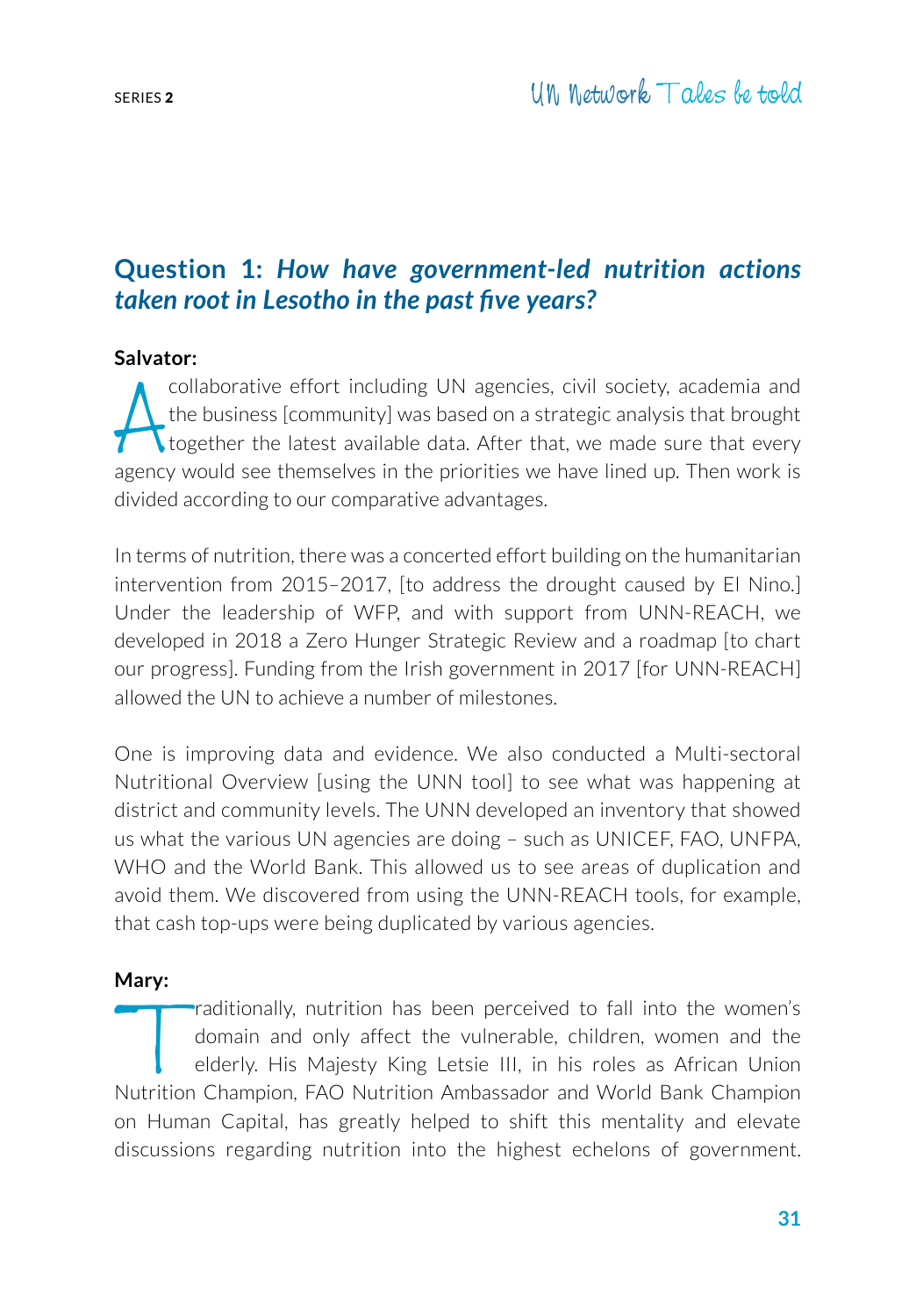Additionally, His Majesty's recognition of nutrition as one of the key elements in the socio-economic development of Lesotho and his unwavering passion and advocacy has led men, at all levels of society, to become more engaged in the discourse around nutrition.

In 2019, this included high-level events, such as the official opening of the Regional Centre of Excellence against Hunger and Malnutrition (CERFAM) in Abidjan, the WFP June Executive Board Session in Rome and the Forum on Food Security and Nutrition in Africa that took place in Maseru. At each of these events, King Letsie III committed to firmly place Nutrition and Food Security on the continental and global agenda and encouraged increased investments to ensure that malnutrition issues are fully addressed and eliminated.

In the national context, His Majesty's leadership role is supported by his government. Following the development of the food and nutrition strategy and costed action plan, the Government of Lesotho will be convening a high-level stakeholders' forum to discuss the applicability of crowdsourcing to fast-track the reduction of malnutrition, particularly stunting, and the achievement of nutrition targets. UNN-REACH Lesotho shall continue to engage with His Majesty King Letsie III to ensure improved nutrition governance through multi-sectoral, multi-stakeholder coordination in the country.

### **Question 2:** *How do communications and behaviour change factor into the equation?*

### **Salvator:**

alnutrition is driven by poor nutrition practices, from lack of information.<br>The staple food here is maize and people eat porridge made from it.<br>Households believe that if they eat that with vegetables and meat, that<br>is en The staple food here is maize and people eat porridge made from it. Households believe that if they eat that with vegetables and meat, that is enough variety in their diet. Over the years, maize production has fluctuated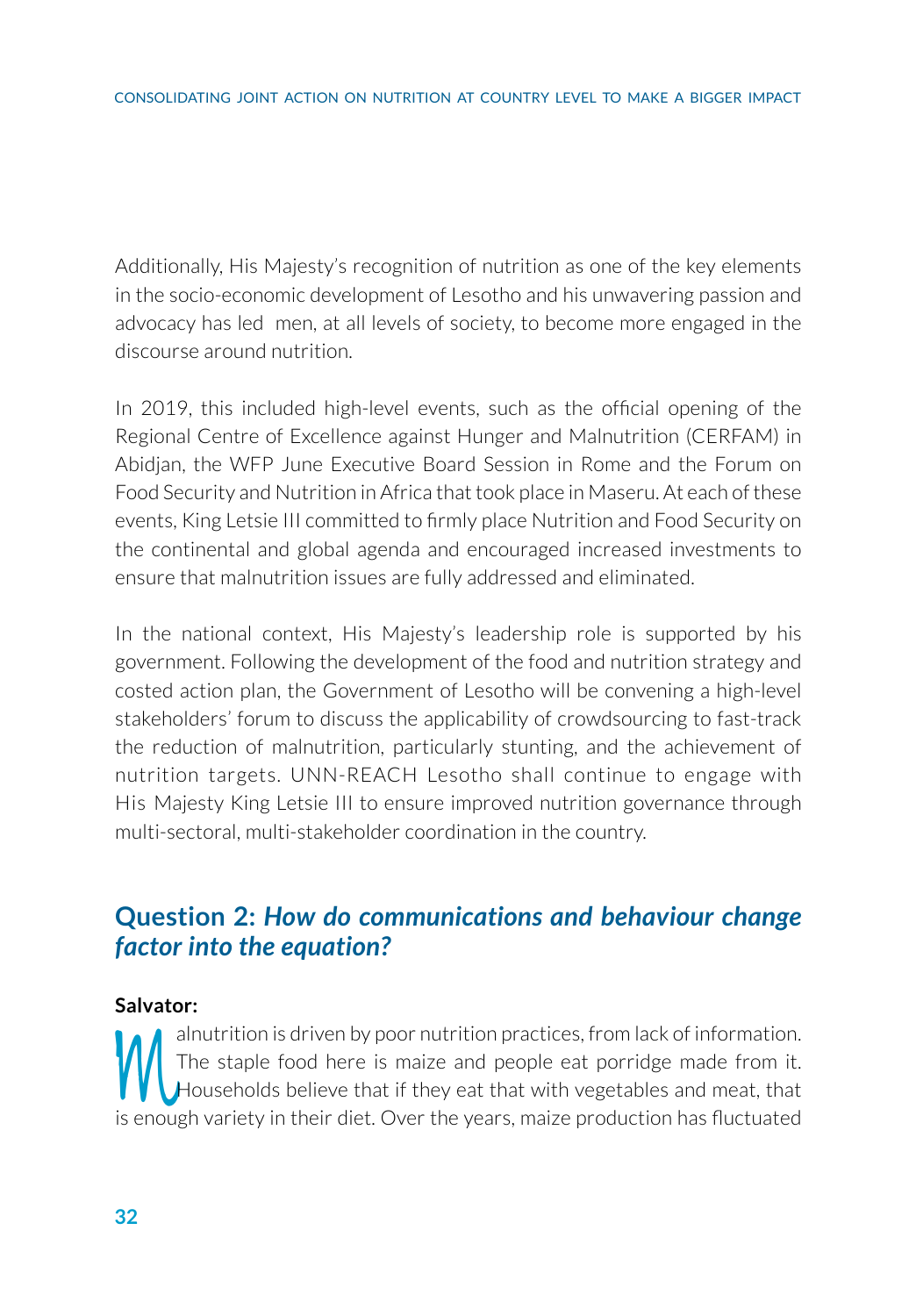because of climate change, which means if there's no maize, the staple food is destroyed. We want to give them a wider variety of options [to choose from]. Babies and lactating mothers need to be able to grow and cook other foods. Planting small gardens [also helps in this regard]. There is currently a behavior change communication campaign underway. We are implementing funding from CERF (Central Emergency Relief Fund) as well as the EU and European Commission's Department for Civil Protection and Humanitarian Aid Operations (ECHO) to increase better nutrition practices.

### **Mary:**

IM-REACH, through [the] WFP Country Office and [the government's] Food<br>and Nutrition Office are at [the] final stage of the formulation of the Advocacy,<br>Social Behavioural and Communication Strategy, which is key to commun NN-REACH, through [the] WFP Country Office and [the government's] Food and Nutrition Office are at [the] final stage of the formulation of the Advocacy, Social Behavioural and Communication Strategy, which is key to communicating REACH in partnership with Government has commissioned a Maximum Intervention Programme to reduce stunting by promoting the empowerment of women and men to participate in a multi-sectoral approach of intervention convergence in the worst affected districts. Lesotho is also embarking on establishing the current status of nutrition investment and resource mobilisation through [a] nutrition finance tracking exercise [with support from UNN-REACH and the UNN Secretariat], which in the future, will form a full-fledged system that will identify gaps and inform the national nutrition budget and off-budget lines on annual basis.

# **Question 3:** *Coordination is fundamental for multi-sectoral interventions. How do you bring the various agencies together?*

#### **Salvator:**

There is a before and an after. Before the UN reform in January 2019,<br>there wasn't enough impartiality from the RC, even with the 'firewall',<br>a mechanism put in place to avoid confusion between the two roles. there wasn't enough impartiality from the RC, even with the 'firewall', a mechanism put in place to avoid confusion between the two roles.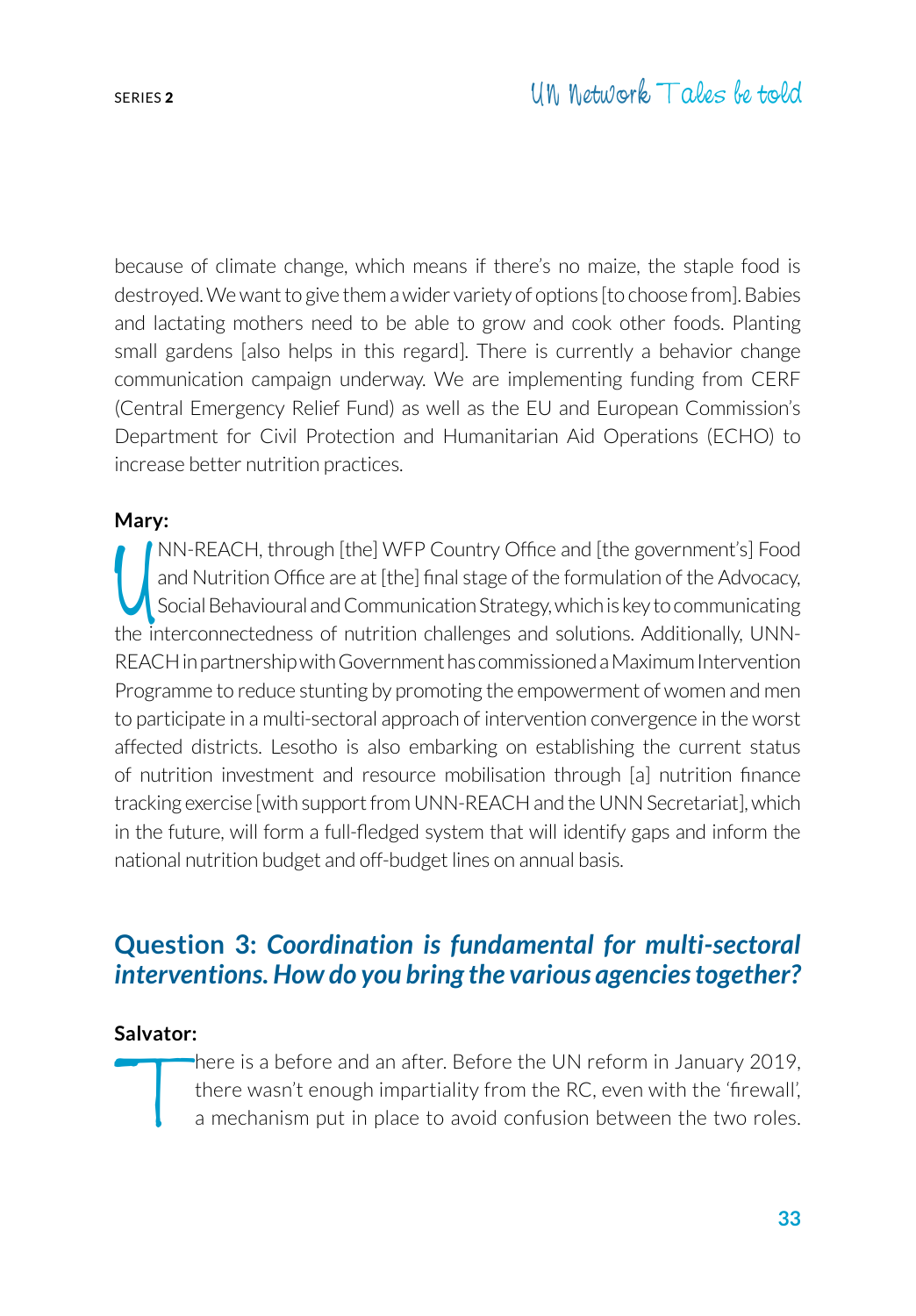There was a conflict of interest because this person was also the head of the UNDP.<sup>10</sup> The separation between the two posts freed up my time to focus on coordination. In the 'after', I have a much clearer understanding of what each agency is doing, which allows me to see synergies. We use a framework called UNDA $F<sup>11</sup>$  to work with countries. In some cases, I've seen that the UNDAF wasn't always used as a guiding document, but now it is my role to keep everyone on track.

#### **Mary:**

INN-REACH activities thus have a galvanizing effect on broader sustainable<br>development by incorporating nutrition components into appropriate<br>programmes for which nutrition is not a primary objective. Lesotho is on<br>the pat NN-REACH activities thus have a galvanizing effect on broader sustainable development by incorporating nutrition components into appropriate programmes for which nutrition is not a primary objective. Lesotho is on sectors and stakeholder groups from the national to the community level. UNN-REACH has provided the country with a one-stop shop for nutrition, allowing different actors including the government, UN, civil society and other development partners to draw on the data and visual outputs generated through their tools to understand the scope, magnitude and distribution of the country's nutrition challenges. Specific achievements include the elevation of nutrition in the country's National Strategic Development Plan (NSDP) II, a clear articulation of the UN's approach to nutrition in the UNDAF and the validation of the Food and Nutrition Strategy and Costed Action Plan. This includes evidence-based studies related to the status of nutrition in Lesotho to inform policies.

Additionally, UNN-REACH Lesotho has made strides in providing localized solutions to nutrition challenges. The National Nutrition Awareness Campaign in 2019 was led and coordinated by multi-sectoral district teams. The campaign

<sup>10</sup> UNDP stands for the United Nations Development Programme.

<sup>11</sup> UNDAF refers to the United Nations Development Framework, recently superceded by the United Nations Sustainable Development Cooperation Framework (UNSDCF).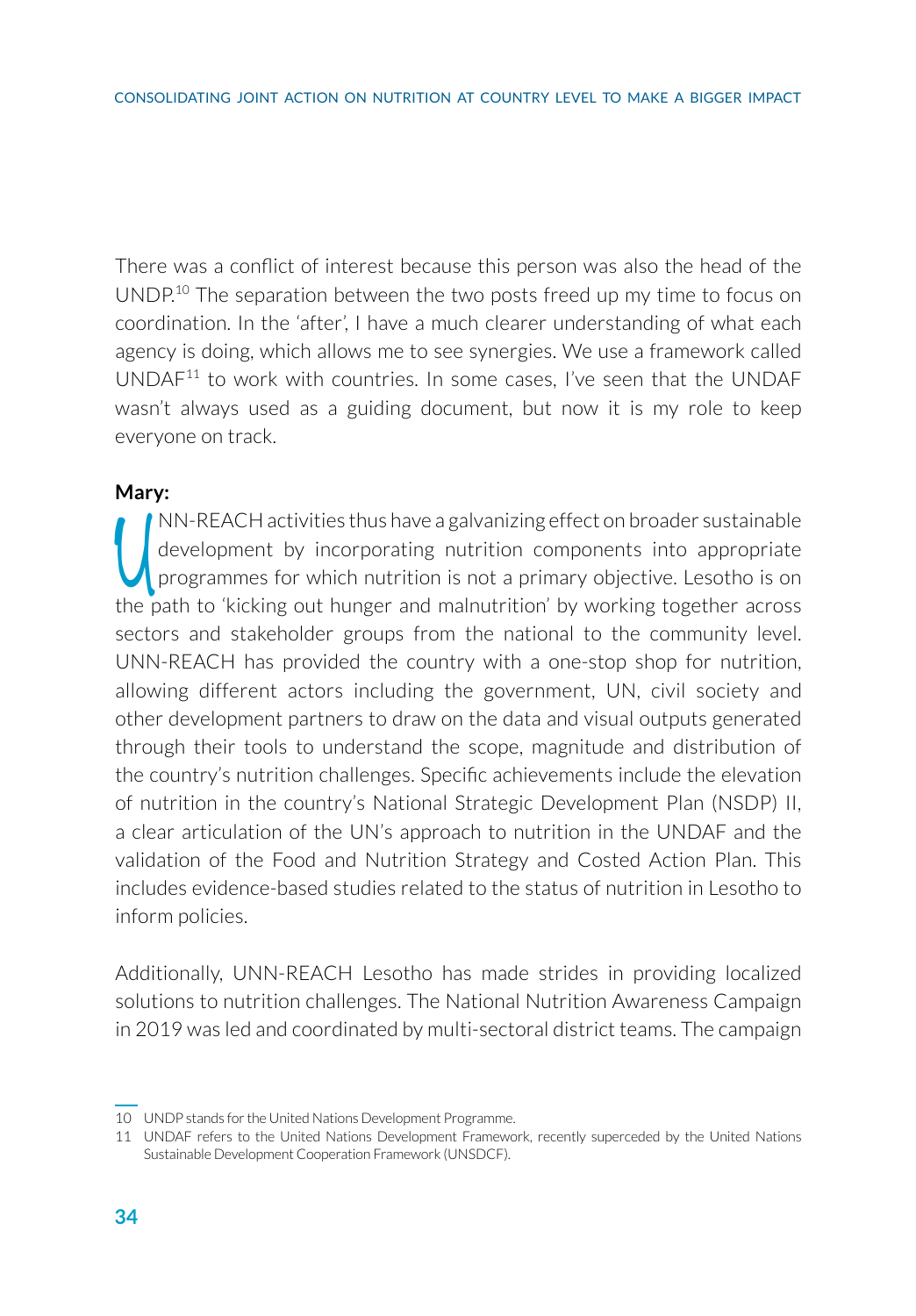successfully produced context-specific solutions, including: the use of infant and young child feeding; micronutrient supplementation; food value chain and food systems analysis; a study called Fill the Nutrient Gap; and the impact of HIV/AIDS on family nutrition and WASH.

*Recent conversations with other UN colleagues shed further light on how the Fill the Nutrient Gap (FNG) analysis was an avenue for joint UN engagement, led by WFP with the involvement of FAO, IFAD and UNICEF. It turns out that Salvator, in his capacity as the UNRC, delivered the opening speech at the launch of the FNG*  report, reaffirming the inter-agency dynamic and his commitment to the national *nutrition agenda.* 

# **Question 4:** *Finally, we know nutrition is a 'maker and marker' of sustainable development. What progress is Lesotho making to achieve the Sustainable Development Goals (SDGs) in 2030 and how can nutrition be leveraged to accelerate gains?*

#### **Salvator:**

rogress has been uneven. For SDG 4, Lesotho has made progress on primary enrollment, almost reaching universal levels. At the secondary level, it goes down to 43 percent, which means there are a lot of losses along the way. Another area of relative progress is gender equity [SDG 5]. The number of women who participate in political processes, such as female MPs, is 25 out of 120. It's still low but shows progress. The wealth gap has widened. The Gini coefficient [SDG 10], a measure of inequality in an economy is  $0.5<sup>12</sup>$  which is quite high. In a nutshell, Lesotho has made some relative progress, while other SDGs are still lagging behind. [Compared to] universal indicators, we are still quite low.

<sup>12</sup> Bureau of Statistics. 2019. *Lesotho Multiple Indicator Cluster Survey 2018, Survey Findings Report.* Maseru. Available at [https://mics-surveys-prod.s3.amazonaws.com/MICS6/Eastern%20and%20Southern%20Africa/Lesotho/2018/](https://mics-surveys-prod.s3.amazonaws.com/MICS6/Eastern%20and%20Southern%20Africa/Lesotho/2018/Survey%20findings/Lesotho%202018%20MICS%20Survey%20Findings%20Report_English.pdf) [Survey%20findings/Lesotho%202018%20MICS%20Survey%20Findings%20Report\\_English.pdf.](https://mics-surveys-prod.s3.amazonaws.com/MICS6/Eastern%20and%20Southern%20Africa/Lesotho/2018/Survey%20findings/Lesotho%202018%20MICS%20Survey%20Findings%20Report_English.pdf)